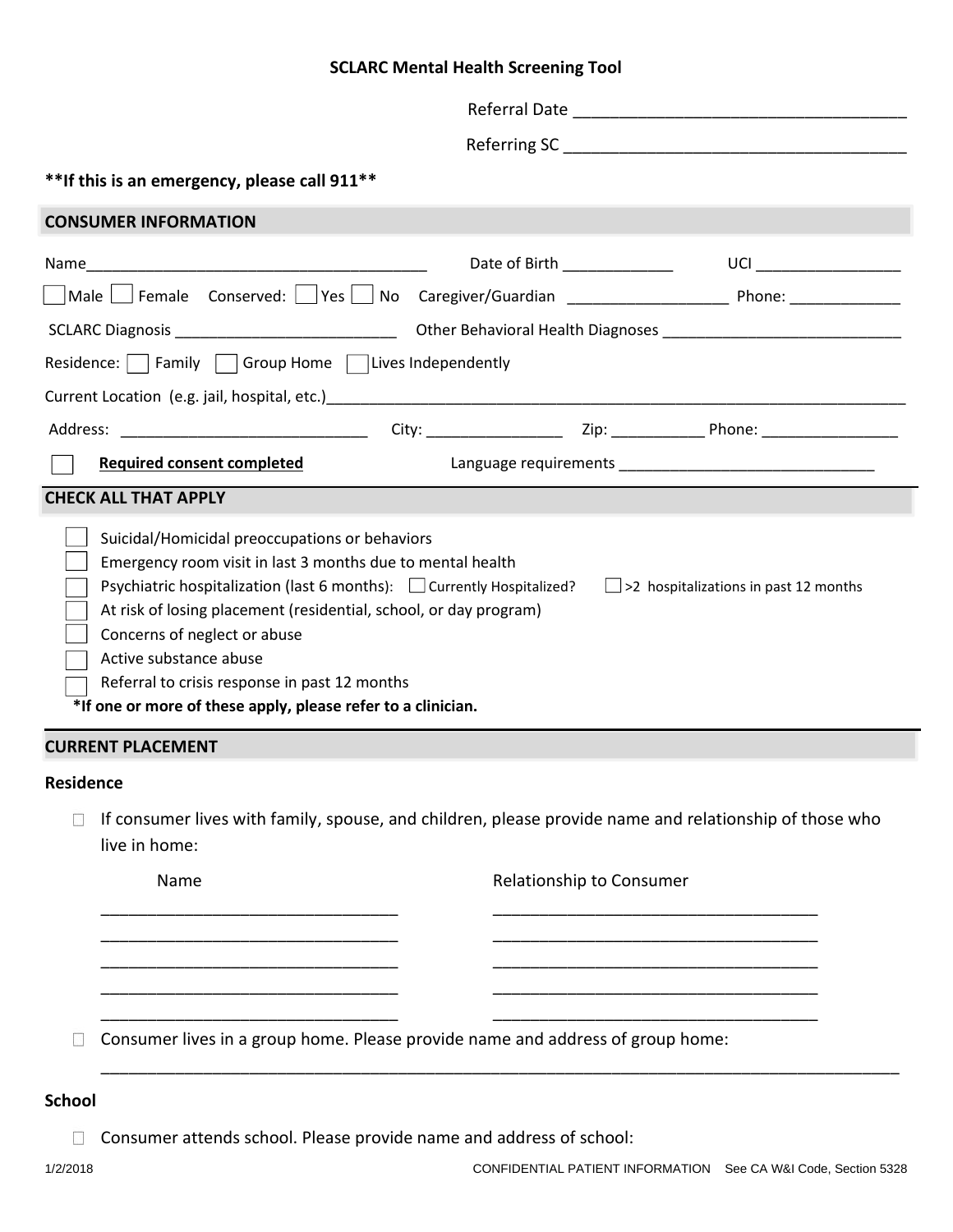## **Program**

Consumer attends a program. Please provide name and address of program:

\_\_\_\_\_\_\_\_\_\_\_\_\_\_\_\_\_\_\_\_\_\_\_\_\_\_\_\_\_\_\_\_\_\_\_\_\_\_\_\_\_\_\_\_\_\_\_\_\_\_\_\_\_\_\_\_\_\_\_\_\_\_\_\_\_\_\_\_\_\_\_\_\_\_\_\_\_\_\_\_\_\_\_\_\_\_\_\_\_

\_\_\_\_\_\_\_\_\_\_\_\_\_\_\_\_\_\_\_\_\_\_\_\_\_\_\_\_\_\_\_\_\_\_\_\_\_\_\_\_\_\_\_\_\_\_\_\_\_\_\_\_\_\_\_\_\_\_\_\_\_\_\_\_\_\_\_\_\_\_\_\_\_\_\_\_\_\_\_\_\_\_\_\_\_\_\_\_\_

\_\_\_\_\_\_\_\_\_\_\_\_\_\_\_\_\_\_\_\_\_\_\_\_\_\_\_\_\_\_\_\_\_\_\_\_\_\_\_\_\_\_\_\_\_\_\_\_\_\_\_\_\_\_\_\_\_\_\_\_\_\_\_\_\_\_\_\_\_\_\_\_\_\_\_\_\_\_\_\_\_\_\_\_\_\_ \_\_\_\_\_\_\_\_\_\_\_\_\_\_\_\_\_\_\_\_\_\_\_\_\_\_\_\_\_\_\_\_\_\_\_\_\_\_\_\_\_\_\_\_\_\_\_\_\_\_\_\_\_\_\_\_\_\_\_\_\_\_\_\_\_\_\_\_\_\_\_\_\_\_\_\_\_\_\_\_\_\_\_\_\_\_

\_\_\_\_\_\_\_\_\_\_\_\_\_\_\_\_\_\_\_\_\_\_\_\_\_\_\_\_\_\_\_\_\_\_\_\_\_\_\_\_\_\_\_\_\_\_\_\_\_\_\_\_\_\_\_\_\_\_\_\_\_\_\_\_\_\_\_\_\_\_\_\_\_\_\_\_\_\_\_\_\_\_\_\_\_\_ \_\_\_\_\_\_\_\_\_\_\_\_\_\_\_\_\_\_\_\_\_\_\_\_\_\_\_\_\_\_\_\_\_\_\_\_\_\_\_\_\_\_\_\_\_\_\_\_\_\_\_\_\_\_\_\_\_\_\_\_\_\_\_\_\_\_\_\_\_\_\_\_\_\_\_\_\_\_\_\_\_\_\_\_\_\_

## **Consumer is at risk of losing placement**

## **PHYSICAL HEALTH**

|  |  |  |  | $\exists$ Consumer has physical health impairment(s). Please list health impairments: |
|--|--|--|--|---------------------------------------------------------------------------------------|
|--|--|--|--|---------------------------------------------------------------------------------------|

 $\Box$  Consumer has a physical disability. Please list disability/disabilities:

 $\Box$  Consumer takes medication. Please list medications and why they are taken:

| Name of medication                                                            | Reason for medication |
|-------------------------------------------------------------------------------|-----------------------|
|                                                                               |                       |
|                                                                               |                       |
|                                                                               |                       |
|                                                                               |                       |
| <b>HEALTH INSURANCE AND PROVIDERS</b>                                         |                       |
| Consumer has health insurance:<br>Yes<br>No                                   |                       |
| Please provide name of health insurance plan:                                 |                       |
|                                                                               | Member ID#            |
| Type of Insurance: Private/Commercial Plan                                    | Medi-Cal<br>Other     |
| Please provide the name, address, and phone number of primary care physician: |                       |
|                                                                               |                       |

\_\_\_\_\_\_\_\_\_\_\_\_\_\_\_\_\_\_\_\_\_\_\_\_\_\_\_\_\_\_\_\_\_\_\_\_\_\_\_\_\_\_\_\_\_\_\_\_\_\_\_\_\_\_\_\_\_\_\_\_\_\_\_\_\_\_\_\_\_\_\_\_\_\_\_\_\_\_\_\_\_\_\_\_\_\_\_\_\_\_\_\_